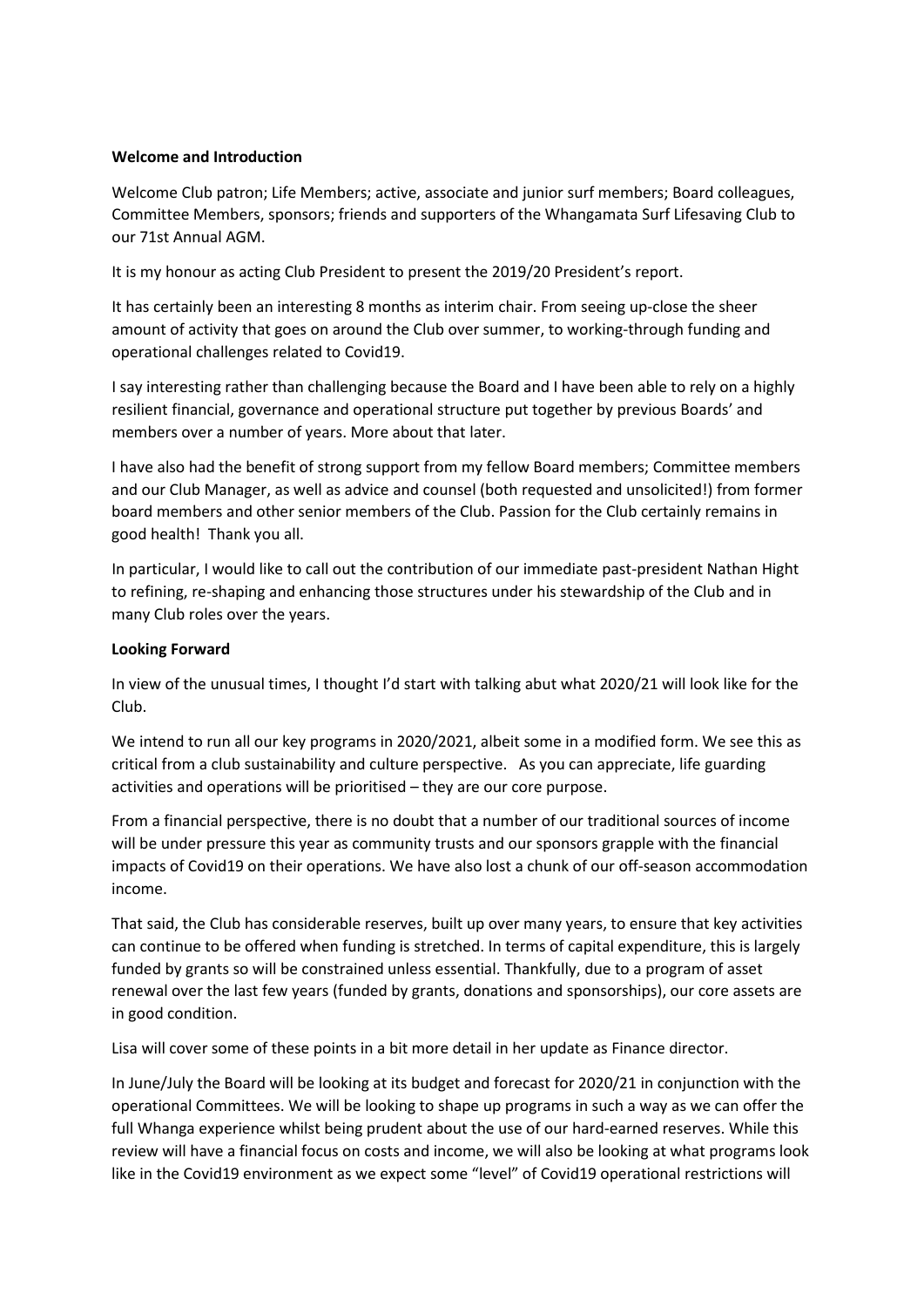be in place this summer. We will look to use some of the remote-working tools we have all become familiar with over lock-down to facilitate these sessions; as well as for training purposes.

Remaining on financial themes, all of you will be aware that in the recent budget SLSNZ has been successful in obtaining Government funding. The details of this funding remain to be finalised and we have started that engagement with SLSNZ.

As it stands today, it appears that clubs will receive an annual contribution to core lifeguarding operational costs, together with access to a capital/building fund. While this will give us certainty for a base level of activities, we still need to retain and grow our funding sources to enable us to do all we want to do going forward. Clearly, receiving public money will mean ensuring we maintain good controls and processes - both financial and operational. Hopefully any new obligations will be pragmatic and practical for small volunteer managed organisations.

In terms of the Board's priorities for 2020/21, they will continue to focus on things that support the Club's purpose; strategic plan and values – which were re-visited and endorsed via a well attended strategy day in mid-2019. These focus areas are: (a) the diversification and sustainability of funding sources; (b) working on the on-going improvement and cohesion of the delivery of the Whanga experience programs with our Committees; and (c) ensuring that experience is well communicated to stakeholders; safe and compliant – via appropriate policies, procedures and tools.

2020/21 will also be a year of transition for the Club as some of our cohort of 20 something volunteers who have given many hours of paid and unpaid service over the last few seasons move into the next phase of study; careers, etc. As many of you know, this is a regular cycle for the Club.

To ensure we capture their knowledge and skills (particularly in the lifeguarding space), we have asked our Club Captain, Max Jones, to focus his energies in supporting and mentoring the lifeguard programs/Committee and planning key gathering such as a season kick-off, etc. To balance this with Max commencing his Police career, our Club Manager, Andrea Paynter (supported by myself and the Board) will be picking up some of the Club Captain co-ordination/communication activities.

# **Looking Back - 2019/2020 Highlights**

As I have said a few times in various places 2019/2020 was a terrific year for the Club. Max will add a bit more colour in his report. From my perspective some of the highlights have been:

- Top notch regional lifeguard team on the beach nearly all our own club members. A fabulous junior surf season – slick program; lots of fun and smiles – and that amazing video. The emergence of the Dinosaur Patrol (to rival the Fossil Patrol) – looking forward to seeing other cohorts forming patrol groups as a chance to re-connect – Mammals; Gen Y; Millennials; even dare I say a Dad Patrol!
- Motor boaters competing in Australia. 3<sup>rd</sup> at Oceans. Tom Lowe bringing his junior squad through to seniors. Solid sport results all round (see full list on website).
- The well attended strategy review/re-fresh day in July last year. On-going support from our sponsors; our first sponsor day and Sunny's coming on board. Lifeguarding asset renewal program.
- Seeing the bar format over summer really hum. Whanga Week energy culminating in a record collection. Great support from our Junior surf parents for a range of club activities.
- Facebook awards video (over 1000 views!)